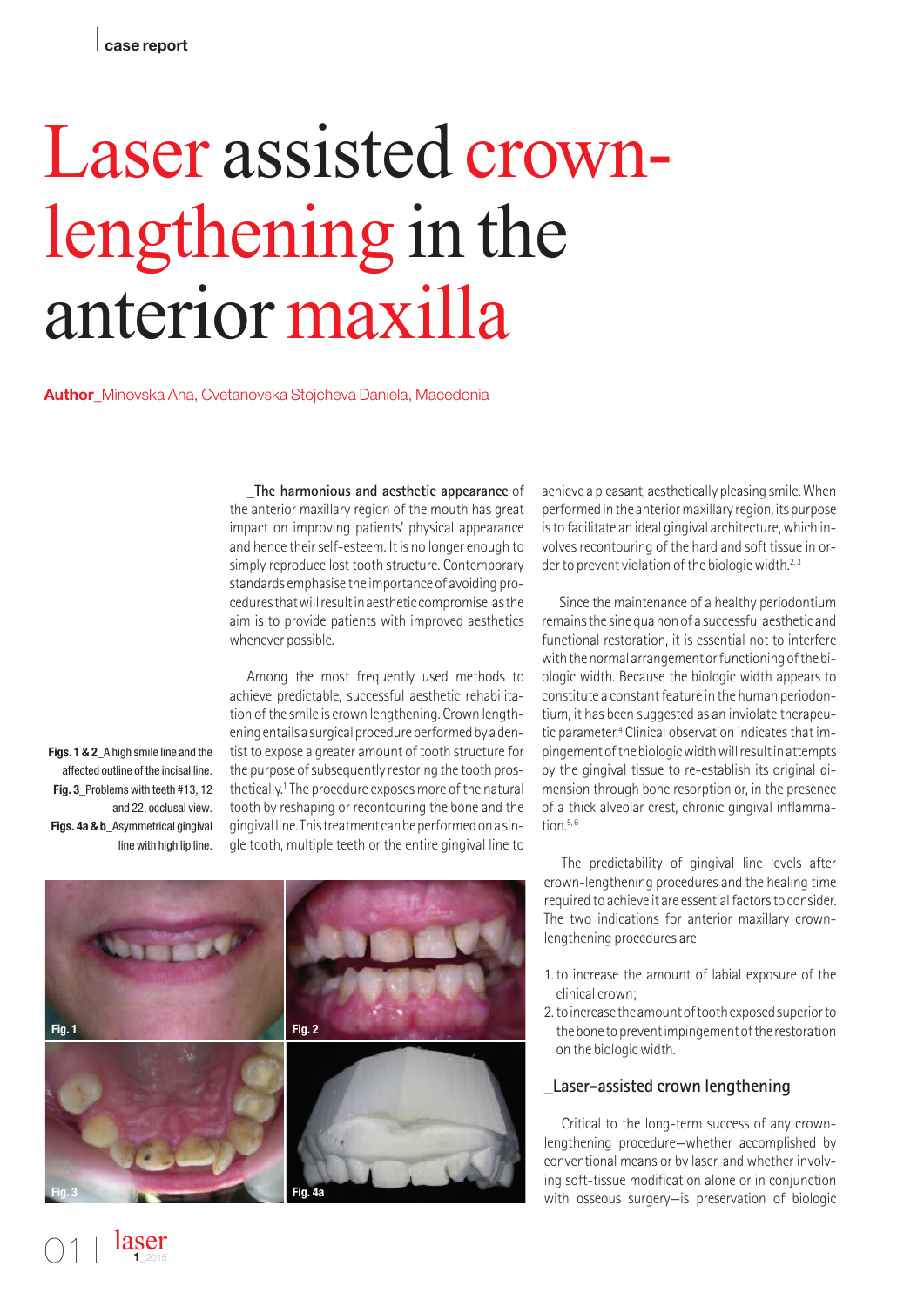width.<sup>7</sup> In order to accomplish this goal, it is necessary to consider the width of the attached gingiva and the location of the underlying alveolar crest to properly define the surgical approach for aesthetic crown lengthening.Assessing the extent of attached gingiva ascertainsthe relationship between the attached gingiva and the anatomic crown.

In order to determine the location of anatomical landmarks, which will indicate whether there is gingival excess or normal gingival width, and the location ofthealveolarcrestinrelationtothecemento-enamel junction (CEJ), their measurement is required. Transgingival sounding of the alveolar crest determines its relationship to the gingival crest, the CEJ and the mucogingival junction. The surgical treatments to correct defects are based on the values of these parameters.

The ability of lasers to perform soft- and hard-tissue crown lengthening has been described in several published reports. 8–11 The use of the Er:YAG laser for gingival and bony recontouring has a significant impactonthewaycrownlengtheningisperformed.Since the laser cuts only at the end of the tip, the user has effective control of soft- and hard-tissue resection. When using traditional rotary instruments to perform osseous resection, there is always the risk that their rotation will damage adjacent root surfaces. Additionally, since the surgical laser wound is less traumatic, there is less chance of bony damage due to frictional heat, which is always possible when using rotary instrumentation without proper irrigation. This minimally invasive technology results in less post-operative discomfort and quicker healing of the patient.<sup>12</sup>

# **\_Case presentation**

A38-year-old female patient was referred for comprehensive dental treatment. The clinical evaluation revealed a long list of problems. In addition, numerous teeth had undergone root canal treatment that would require endodontic retreatment. One of the patient's desires was to improve the appearance of her smile. The examination was completed and the appropriate diagnostic information was collected, including periodontal and occlusal evaluations. Study models were obtained andmountedwith a facebowand centric relation bite records.

#### *Problemsidentified*

- 1. Active general chronic periodontitis
- 2. Insufficient endodontic treatment of teeth #44 and 45
- 3. Insufficient fillings in teeth #18, 17, 12 ,11,21,22,23,24,25,26, 38, 37, 33 43–,44,45
- 4.Tooth #27wasto be extracted
- 5.Missing teeth: #16, 14, 28, 36, 35, 34, 46



6.Missing teeth to be replaced: #16, 14, 34, 35 and 36 7. Poor aesthetics: Gummy smile

## **Step-by-step treatment plan**

#### *Initialtherapy*

- 1. Conventional and Er:YAG laser-assisted treatment ofthe mild to moderate periodontitis
- 2. Endodontic treatment and filling
- 3.Tooth extraction

## *Basic corrective therapy*

- 1. Implants
- 2. Er:YAG-assisted crown lengthening in the anterior maxillary region (teeth #13–23) in order to correct the gummy smile

### *Corrective therapy*

- 1. Prosthesesin the retro-canine regions
- 2. Aestheticprosthesesintheanteriormaxillaryregion (teeth #13–23)

### *Recall*

First, the treatment for correction of the gummy smile was planned. The treatment planning process was initiated by evaluating the position of the maxillary teeth. The photographs show a high smile line and the affected outline of the incisal line (Figs. 1 & 2). The alignment of the teeth from the occlusal view demonstrates the problems with teeth  $#13$ , 12 and 22 (Fig. 3).

The occlusal plane of the left posterior teeth required correction in order to allow sufficient interocclusal distance to restore the mandibular left posterior region with two implants in regions #36 and 34 for supporting a small posterior bridge. Therefore, the procedure began with trimming of the incisal edge of the central and lateral incisors. Once the position of the maxillaryocclusalplanehadbeendecided,theposition of the cervical or gingival line was evaluated. Since

**Figs. 5–8**\_Measuring and marking the mid-facial length of the anticipated clinical crown and the length of the biologic crown with Chu's Aesthetic Gauges.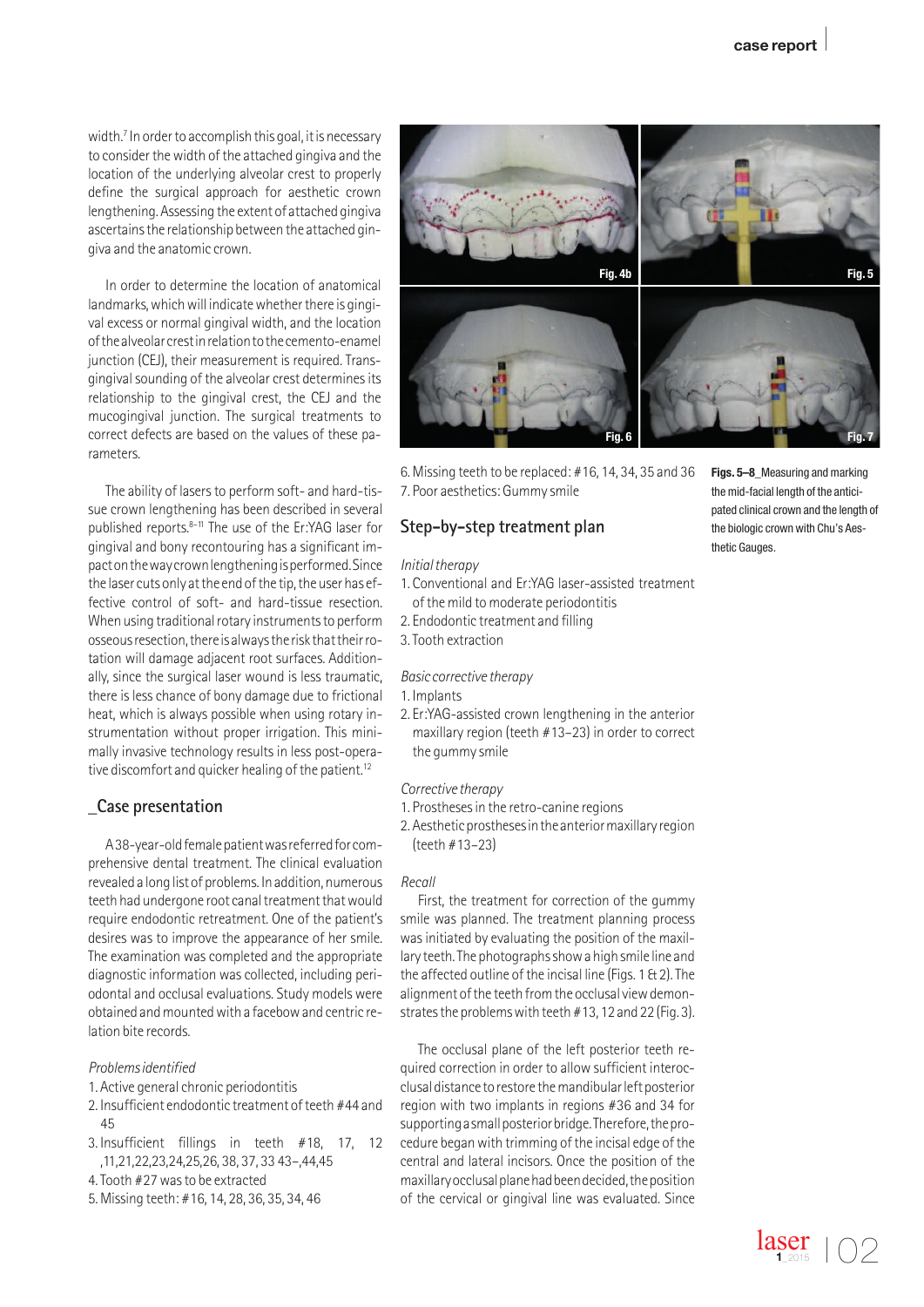

**Fig. 9**\_Osseous reshaping of the alveolar crest line. **Fig. 10**\_Reshaping was performed using the LiteTouch Er:YAG laser straight handpiece. **Fig. 11**\_The mucoperiosteal flap was repositioned and sutured with 6-0 silk sutures, paying particular attention to primary closure of the flap.

there was an asymmetrical gingival line with a high lip line, that is, a gummy smile (Figs. 1  $\&$  4), crown lengthening was planned in order to improve several problemswith the patient'ssmile. Since it had been established that crown lengthening using an erbium laser would be the best treatment option for the patient, the extent of crown lengthening to be performed was determined by evaluating the patient's photographs and atemplatemadefromthediagnosticwax-uponstone models of the patient's mouth. The measuring and positioning of the gingival line and bone level were done using Chu's Crown Lengthening Gauge with the Biologic Periogauge tip (Hu-Friedy), which is designed to measure the mid-facial length of the anticipated restored clinical crown and the length of the biologic crown (i.e. from the bone crest to the incisal edge) simultaneously during surgical crown lengthening (Fig. 5). 13

**Fig. 12**\_Four weeks post-operatively, the final prosthetic reconstruction took place and included crowns on the central and lateral incisors and veneers on the canines.

> laser **1**\_2015

Measurements can be performed directly on the patient's teeth. After discussing the treatment options, the decision was made to perform crown-lengthening



surgery with an open technique and osseous reshaping. After three to four weeks, the final prosthetic reconstructionwould be done.

## **\_Treatment**

Before initiating any clinical treatment, a full set of radiographs were taken to determine whether the bone level was at or below the CEJ. Study models and a diagnostic wax-up were then prepared. The procedure began by measuring and marking the mid-facial length of the anticipated clinical crown and the length of the biologic crown with Chu's Aesthetic Gauges (Hu-Friedy; Figs. 5-8).

#### *Performinganexternalbevelgingivectomy*

Once the new free gingival line location had been created, the first step in the process after local anaesthesia was to perform the Er:YAG laser-assisted gingivectomy with the LiteTouch laser (2,940nm; Syneron DentalLasers) using the straight handpiece. With the tip almost parallel to the root surface, the soft tissue was cut in a sweeping motion from mesial to distal to the level just coronal to the marked points, followed by sloping of the 90-degree gingival edge made during the first cut.

#### *Recontouringthebone*

After administering anaesthetic, an incision was made with the laser at the buccal and palatal sides of teeth #13–23 and a vertical incision was not required. A full-thickness mucoperiosteal flap was then reflected. The osseous reshaping of the alveolar crest line (Fig. 9) was performed using the LiteTouch straight handpiece (Fig. 10). The buccal and palatal flaps were lifted and the area was explored for any soft tissue around the neck of the teeth. The soft tissue was ablated using the laser. Vaporisation of soft/granulation tissue (if any) after raising a flap can be achieved efficientlywiththeEr:YAGlaserandthere isoftennoneed for hand instruments. The bone was recontoured in a sweeping motion, with the tip moving laterally from mesial to distal following the CEJ. The mucoperiosteal flap was repositioned and sutured with 6-0 silk sutures, paying particular attention to primary closure of the flap (Fig. 11).

The laser operating parameters employed for the various surgical stages were as follows:

- Flap access: wavelength of 2,940nm (Er:YAG), 600µ sapphire tip, soft-tissue mode, contact mode, 100mJ per pulse at 30Hz, and total power of 3W.
- Soft-tissue removal: wavelength of 2,940nm (Er:YAG),1,300µsapphiretip,soft-tissuemode,noncontact mode, 200mJ per pulse at 20Hz, and total power of 4W.
- Bone surgery: wavelength of 2,940nm (Er:YAG), 1,300µ sapphire tip, hard-tissuemode, non-contact